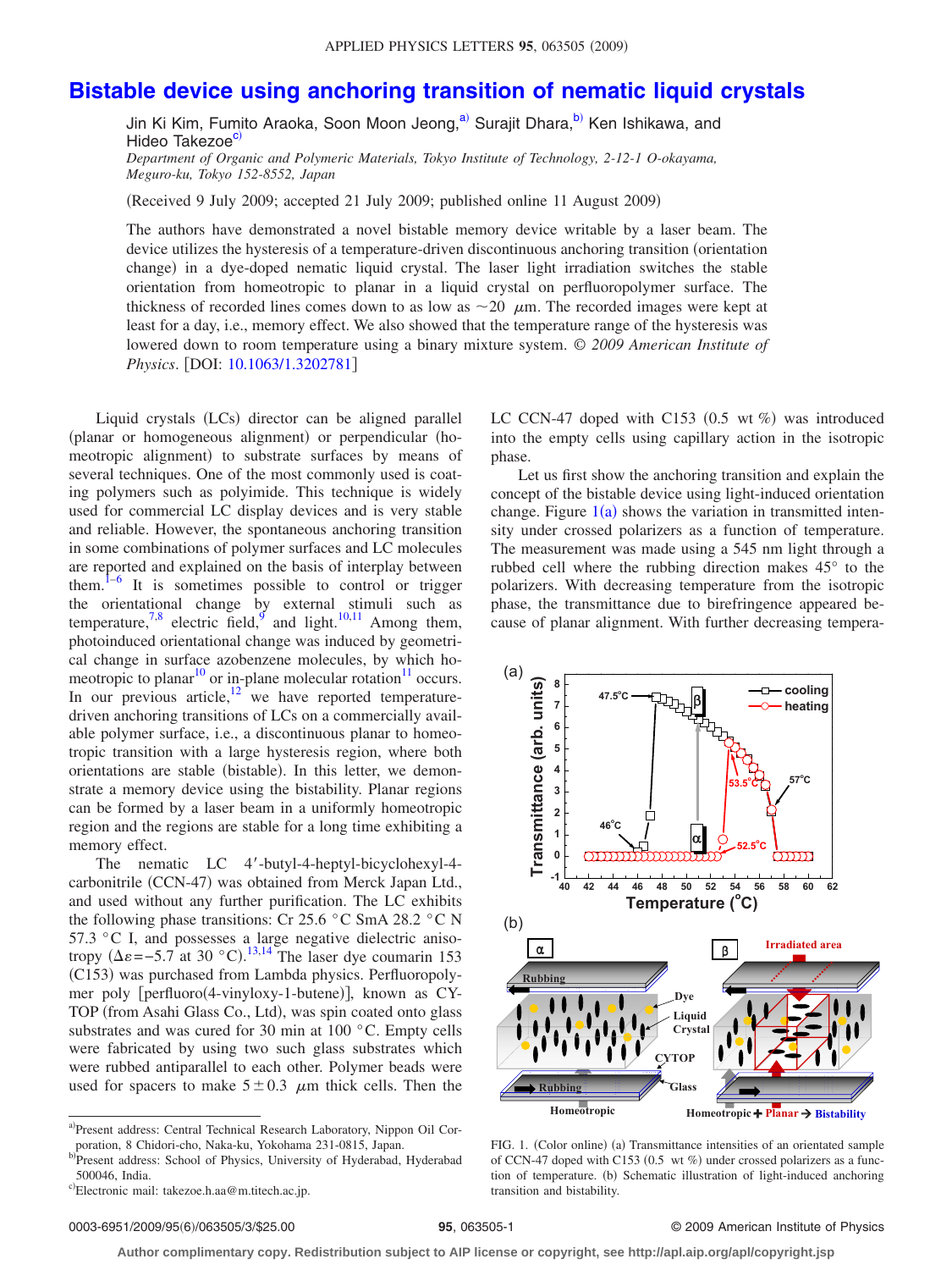<span id="page-1-0"></span>

FIG. 2. (Color online) POM images of LC textures showing anchoring transitions in the cooling (left) and heating (right) processes.

ture in the nematic phase the transmittance abruptly decreased to zero at  $47.5 \degree C$ , indicating a discontinuous change in LC director (anchoring transition) from planar to homeotropic. Upon heating back, the transmittance suddenly increased at 52.5 °C with a large hysteresis of  $\sim$  5 °C. The presence of the hysteresis region with a considerable width is a key requirement for the bistable device. First we keep our cell at a homeotropic anchoring state  $(\alpha \text{ state})$ , as shown in Fig.  $1(b)$  $1(b)$  (left). By irradiating a part of the cell, dye molecules absorb the light energy, resulting in a certain temperature rise within a region of beam size in the cell. If the temperature rise is above the upper anchoring transition temperature, the irradiated part of the sample changes its orientation into planar anchoring ( $\beta$  state). Because of bistability, the planar and homeotropic states coexist stably, as shown in Fig.  $1(b)$  $1(b)$  (right).

The process of anchoring transition in the dye-doped CCN-47 is shown in Fig. [2.](#page-1-0) In our previous paper, we reported the transition process in an unrubbed cell, where planar orientation appeared with schlieren texture. In the present case, planar orientation appears as a uniform bright region because of uniform orientation to the rubbing direction. On cooling (left row) after the transition from the isotropic phase, planar texture was preserved down to 47.5 °C. On further cooling  $(47.2 \degree C)$  a dark domain appeared, propagated, and finally coalesced into one dark domain at 45 °C, indicating a homeotropic orientation. On heating (right row) the transition to the planar from homeotropic anchoring took place. Noticeable observation was that the transition during cooling and heating processes propagated along the rubbing direction, whereas the transition was associated with round domains in unrubbed cells.

<span id="page-1-1"></span>

FIG. 3. (Color online) (a) POM image of recorded line patterns. (b) POM image of recorded LC pattern.

Now we describe the performance of recording by laser light. We employed a laser diode, LQC405-360C (a product of Newport), whose wavelength (405 nm) well matches the absorption peak of the dye  $(C153)$  used. The laser power before hitting the sample was set to  $1.2 \text{ kW/mm}^2$  by neutral density filters. The beam was focused on the sample cell using a lens of a focal length of *f* = 2.5 cm. The sample cell was laterally transferred by a computer-controlled *XY* stage. Before irradiation, the cell was cooled down to room temperature from isotropic state in order to obtain complete homeotropic alignment, then heated up to  $51^{\circ}$ C, which is in the bistable region, as shown in Fig.  $1(a)$  $1(a)$ . Parallel lines were recorded along the rubbing direction using a single scan with different speeds, 0.2, 0.5, and 0.8 mm/s. Polarizing optical microscopic (POM) images of the recorded lines are shown in Fig. [3](#page-1-1)(a), where the rubbing direction makes about  $45^{\circ}$ with respect to the polarizers. The generated line widths were about 60, 40, and 20  $\mu$ m depending on the scanning speed, 0.2, 0.5, and 0.8 mm/s, respectively. Thinner uniform line less than 20  $\mu$ m was hard to obtain maybe due to the intrinsic shape of Gaussian beam and/or heat dissipation of LC. We confirmed that both (bistable) anchoring states remained unchanged at least for a day. Figure  $3(b)$  $3(b)$  shows an example of recorded image of tiny characters "LC" observed under a polarizing optical microscope.

It is necessary to decrease the temperature range of the hysteresis to room temperature in order to make the device practical. For that purpose, we prepared binary mixtures of CCN-47 and *p*-cyanophenyl *p*-*n*-heptylbenzoate (CP7B). CP7B shows the nematic-isotropic transition at 55.6  $\degree$ C, so that we can expect a lower anchoring transition temperature by mixing with CP7B. We confirmed that the binary mixtures exhibit the first order anchoring transition with hysteresis (between triangular and circular symbols) up to the concentration less than 37.2 wt *%* of CP7B, as shown in Fig. [4.](#page-2-10) We found that the anchoring transition temperature as well as the clearing temperature (square symbols) decreases with increasing CP7B amount. About 35 wt *%* of CP7B, we can bring the anchoring transition range down to room temperature. This result indicates the possibility of bistable devices at ambient temperature.

In conclusion, we reported memory and display devices utilizing bistability associated with anchoring transition of

**Author complimentary copy. Redistribution subject to AIP license or copyright, see http://apl.aip.org/apl/copyright.jsp**